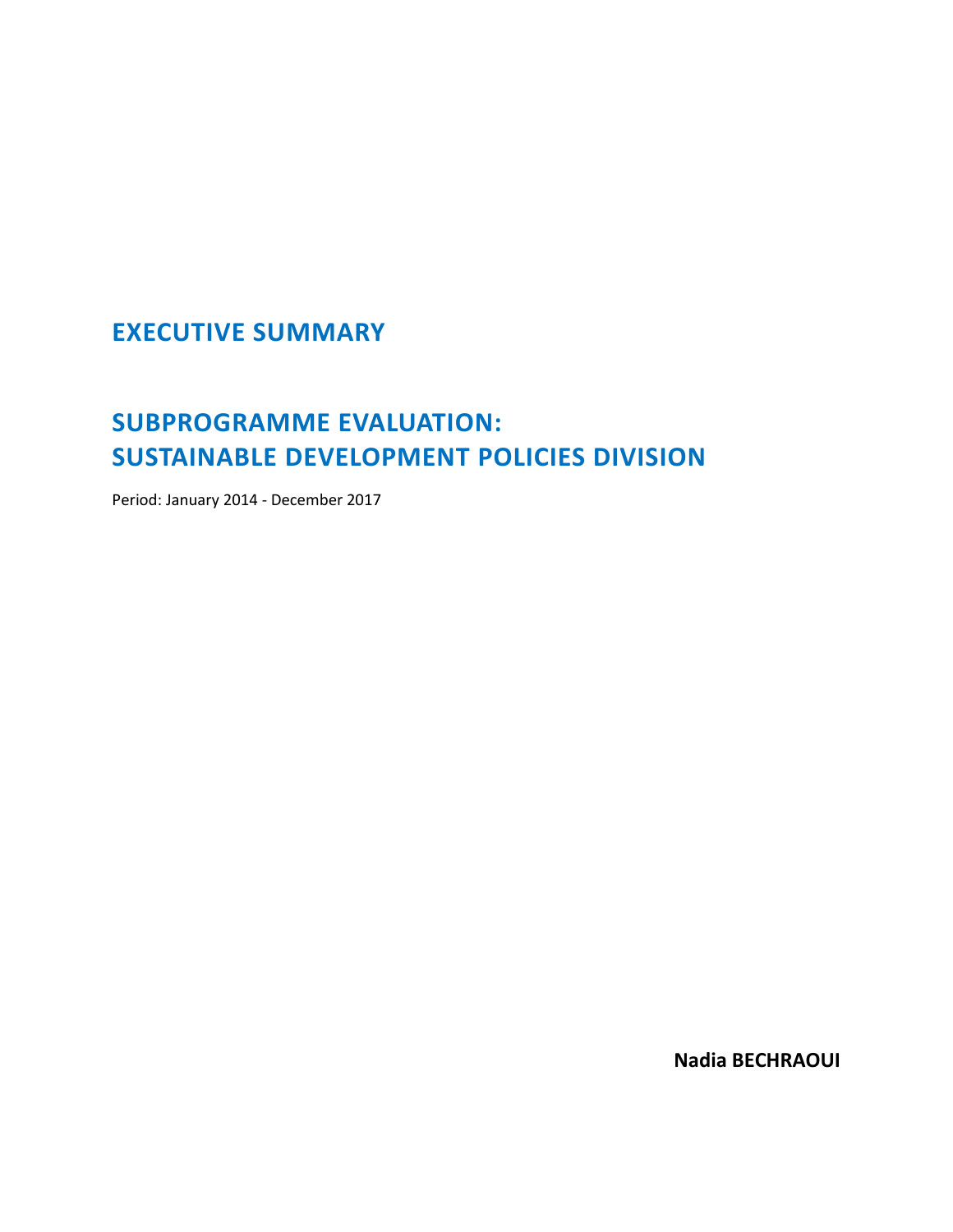## **EXECUTIVE SUMMARY**

This is the Final Evaluation Report of the United Nations Economic and Social Commission for Western Asia's (ESCWA) Subprogramme on Integrated Management of Natural Resources for Sustainable Development, the Sustainable Development Policies Division (SDPD), covering the 2014-2015 and 2016- 2017 biennia.

This internal discretionary evaluation was commissioned by ESCWA to an independent international evaluator who examined the overall performance of Subprogramme. Based on the evaluation ToRs, the evaluator assessed the Subprogramme's work against the criteria of relevance, effectiveness and impact. She examined the strategy (visioning and planning for policy influence), the knowledge products (outputs, publications, reports, papers and other documentation), the engagement with stakeholders and partners, and focused on the transformational changes that the Subprogramme has produced or is likely to produce. The evaluation was carried out as forward-looking exercise aimed at providing useful findings and recommendations for the future work of the Subprogramme.

The following implemented projects were assessed separately as case-studies, and informed the overall evaluation:

- The Development Account project on "Developing the capacity of the countries members of the Economic and Social Commission for Western Asia to address the water and energy nexus for achieving Sustainable Development Goals";
- The Development Account project on "Promoting Renewable Energy Investments for Climate Change Mitigation and Sustainable Development"; and
- The extra-budgetary project on "Assessment of Climate Change Impacts on Water Resources and Socio-Economic Vulnerability in the Arab Region."

The evaluator also included some flagship initiatives implemented by the Subprogramme that were frequently referenced by stakeholders during interviews. Documentation of these initiatives was reviewed in depth by the evaluator as part of the exercise.

The evaluation adopted a gender lens in each step of the evaluation process in line with the guidelines of the United Nations System-Wide Action Plan on Gender Equality and the Empowerment of Women.

The findings in this report are based on an in-depth review of key documents provided by ESCWA on the Subprogramme and on relevant information available through its website. The findings also benefitted from field visits to Lebanon, Egypt, Jordan and Tunisia. They enabled the evaluator to attend four events related to the Subprogramme's project activities, meet many stakeholders involved in the Subprogramme, and meet ESCWA staff at headquarters in Beirut. Semi-structured interviews were conducted either face-to-face during the field visits or remotely with approximately 100 representatives of different stakeholder groups, of whom 39 were women. As part of a concise e-survey aimed at reaching a wider geographic audience, the evaluator sent 63 questionnaires to individuals working in governmental institutions, universities/research centers, private sector, civil society organizations, including NGOs and media across the region. Of the 63 questionnaires, the evaluator obtained 17 responses.

The collected findings underwent a process of triangulation before conclusions could be drawn to formulate lessons learnt and recommendations for the implementation of the Subprogramme.

A draft evaluation report was prepared in accordance with the TORs and submitted to ESCWA for review. The report was finalized on the basis of consolidated comments received.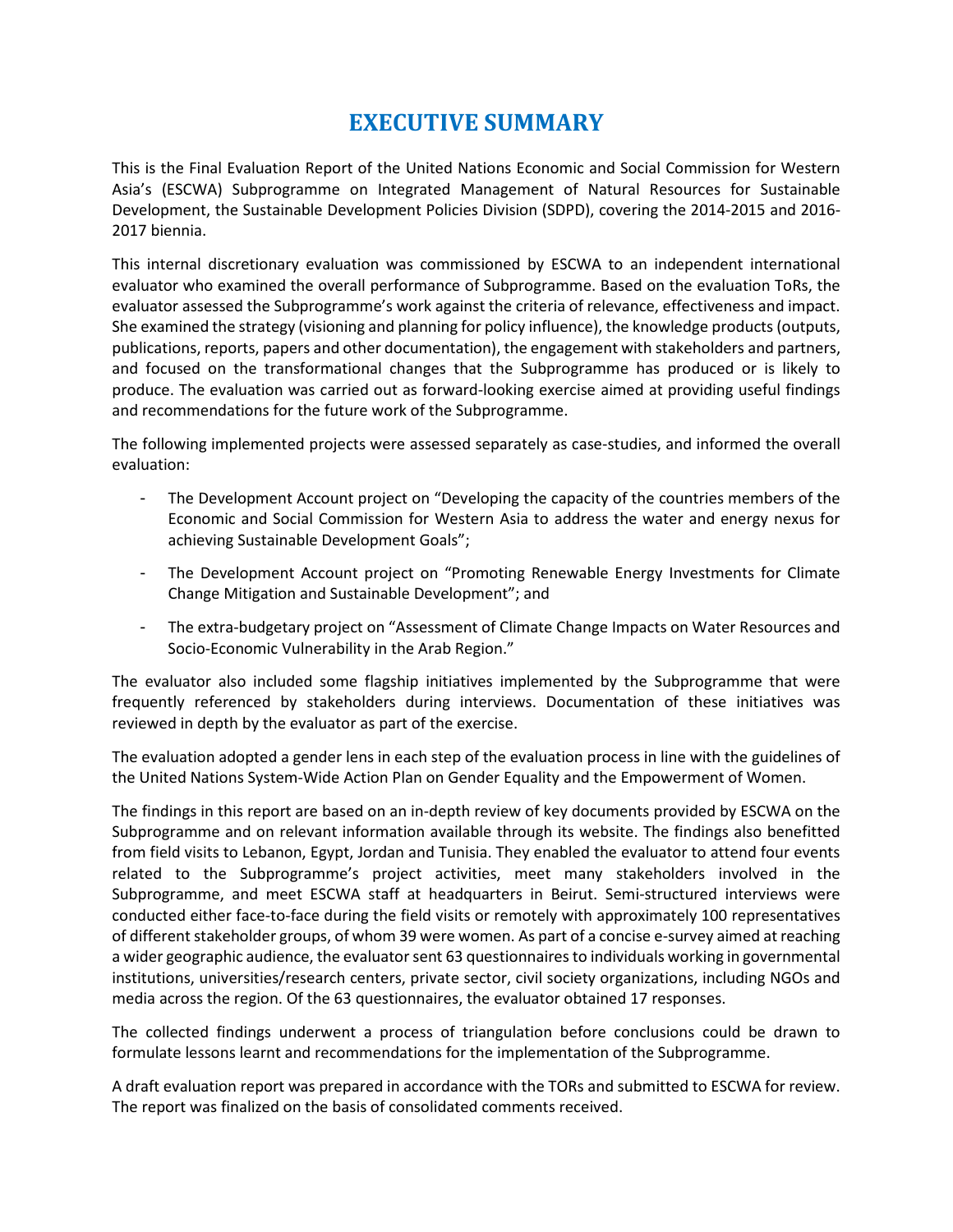#### **Conclusions**

An impact assessment of the Subprogramme proved to be complex. This is partly due to the nature of the Subprogramme's stated objectives that focus on intermediary means at the regional level rather than a change of state, making it difficult to measure tangible change at the national level.

Overall, the Subprogramme was found to be fully relevant. Over the last two biennia, it addressed the priorities of the Arab region as reflected in declarations and resolutions adopted by member States in the intergovernmental mechanisms of the League of Arab States and ESCWA. Issues of global importance, as defined in the 2030 Agenda for Sustainable Development, were also integrated in the Subprogramme's regional agenda. The design of the Subprogramme considered national concerns primarily through the country representatives in intergovernmental committees with limited consultation on needs and priorities with national level end beneficiaries and users.

The Subprogramme was very successful in achieving most of the expected outputs, within the time allocated and in accordance with the pre-set indicators.

Regarding outcomes or induced changes, the results to date remain modest. Capacity building activities represent an intermediate development stage. They are necessary, but not sufficient, to generate tangible results in the field. To deliver results, they need to be systematically followed up with projects that apply the new tools and methodologies and with sustained efforts of member States to translate the knowledge acquired into policies or strategies. The relatively limited number of capacity building activities, which targeted only a few individuals per country, represented another limitation. Given the normative nature of the Subprogramme's work, its limited resources (in terms of budgets, and programme and project timeframes), as well as the fact it is one of many actors in this sector, it was difficult to measure the Subprogramme's actual influence on member States to adopt an integrated natural resources management approach.

Nonetheless, the interviewees often voiced the view that the Subprogramme has played a catalytic role which has pushed a number of member States to build upon the knowledge and tools provided. In the example of the MDG+ initiative it was stated that the results *"would have never been achieved without SDPD's support which offered an excellent partnership framework at the regional level*".

Throughout the two biennia, gender and human-rights considerations were applied by the Subprogramme but often in a limited way. Overall guidance in ESCWA strategic programme documents on how to mainstream gender and human rights has been limited. Nonetheless, there is evidence that suggests the Subprogramme publications were made more gender-sensitive with sex-disaggregated data and with advice to member States to adopt gender and human-rights considerations and to mainstream them into their policies and strategies.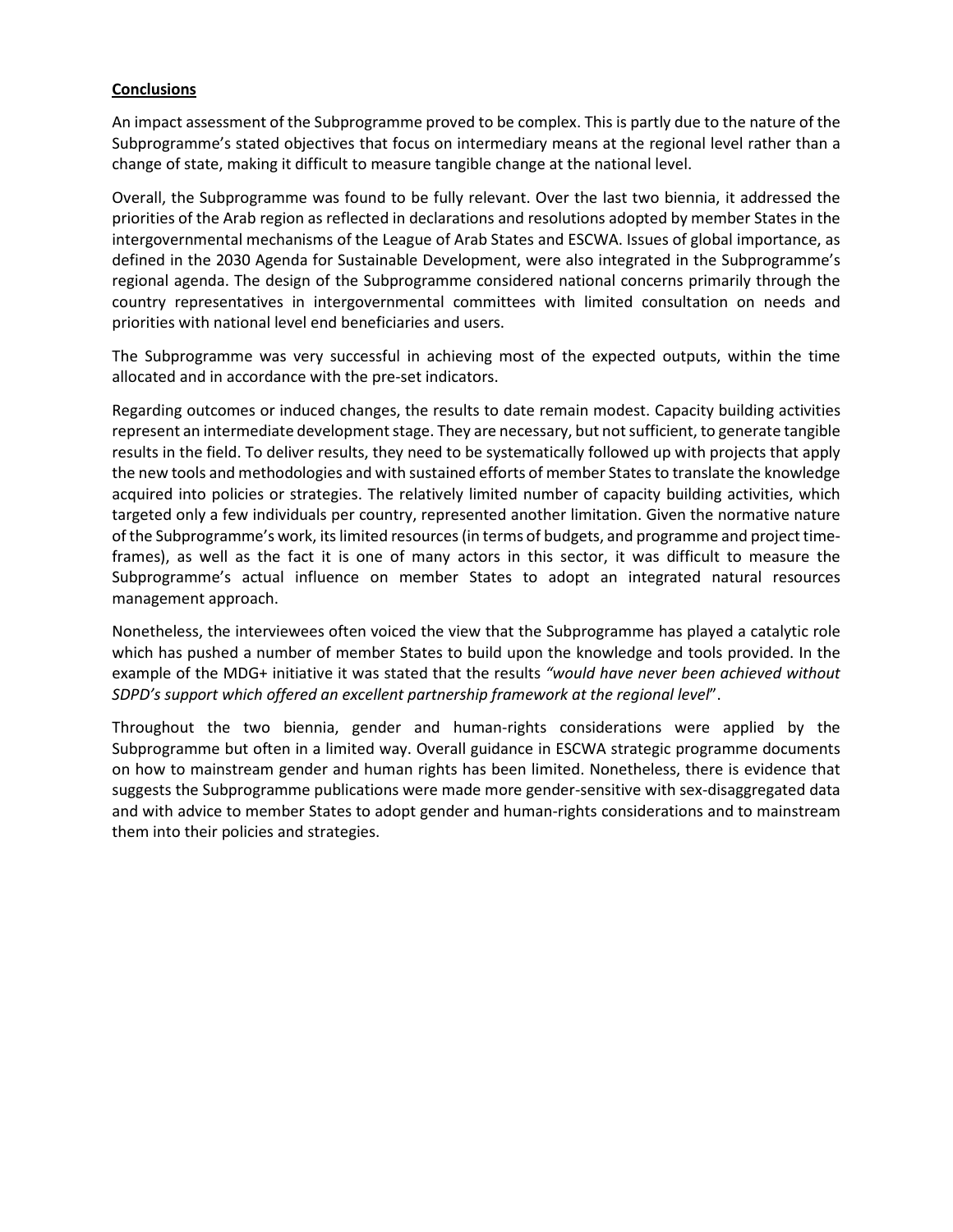#### **Lessons learnt and Key recommendations**

**Lesson learnt 1**: National consultations with member States on specific projects have been very effective at identifying country level needs, and enhancing stakeholder ownership. These efforts should be pursued and extended at the level of the design of the sub-programme. This will ensure that member States have a better appreciation of the relevance of ESCWA's Subprogramme to their needs thereby strengthening their commitment.

**Recommendation 1a**: In addition to the existing formal consultative processes, ESCWA should ensure during the sub-programme design a deeper involvement of the final beneficiaries/users, at both the national and sub-regional levels, and obtain a more formal commitment of member States.

 **Recommendation 1b**: Given the region's heterogeneity in terms of development and capacities, SDPD should take a more far-reaching approach and address development issues by groups of countries with similar challenges or level of advancement.

**Lesson learnt 2**: Combining normative work with field applications and demonstrating how theoretical concepts can be successfully applied has been very effective in influencing positively decision makers to enact relevant policy and programme reforms.

**Recommendation 2a**: SDPD should pursue and extend this approach whenever relevant.

 **Recommendation 2b**: Resource mobilization should be considered early in the planning and implementation stages of SDPD projects to secure necessary resources for follow-up field projects. This would increase the impact of SDPD's normative efforts.

**Lesson learnt 3**: Under conditions of limited human and financial resources, designing a programme that is integrated and focused is more effective than undertaking a large number of small scattered projects.

**Recommendation 3a**: SDPD should continue its efforts to follow an integrated approach and should more than ever consider renewing its focus on the niches where it has comparative advantage, and to which all three sections can contribute.

 **Recommendation 3b**: In order to enhance the effectiveness of SDPD, the resources provided by the Regular Budget, the Regular Programme for Technical Cooperation, the Development Account Programme as well as the extra-budgetary funding should be used more creatively and in a more clearly interlinked manner to complement one another.

**Lesson learnt 4**: A clearer vision and a results-based approach would help to achieve transformational changes contributing to the achievement of the expected impact.

 **Recommendation 4a**: ESCWA should adopt a theory of change approach to translate its vision and its underlying intervention strategy in an operable framework. The theory of change should describe the outputs resulting from the activities and the different levels of outcomes, including the most immediate outcomes that ESCWA could realistically achieve and for which it should be held accountable. This approach would contribute to bringing about more significant changes and impact.

 **Recommendations 4b**: ESCWA should consider revising its M&E system to also include indicators at the outcome level to better inform both the decision-making process and member States on any progress made in respect of achieving an impact.